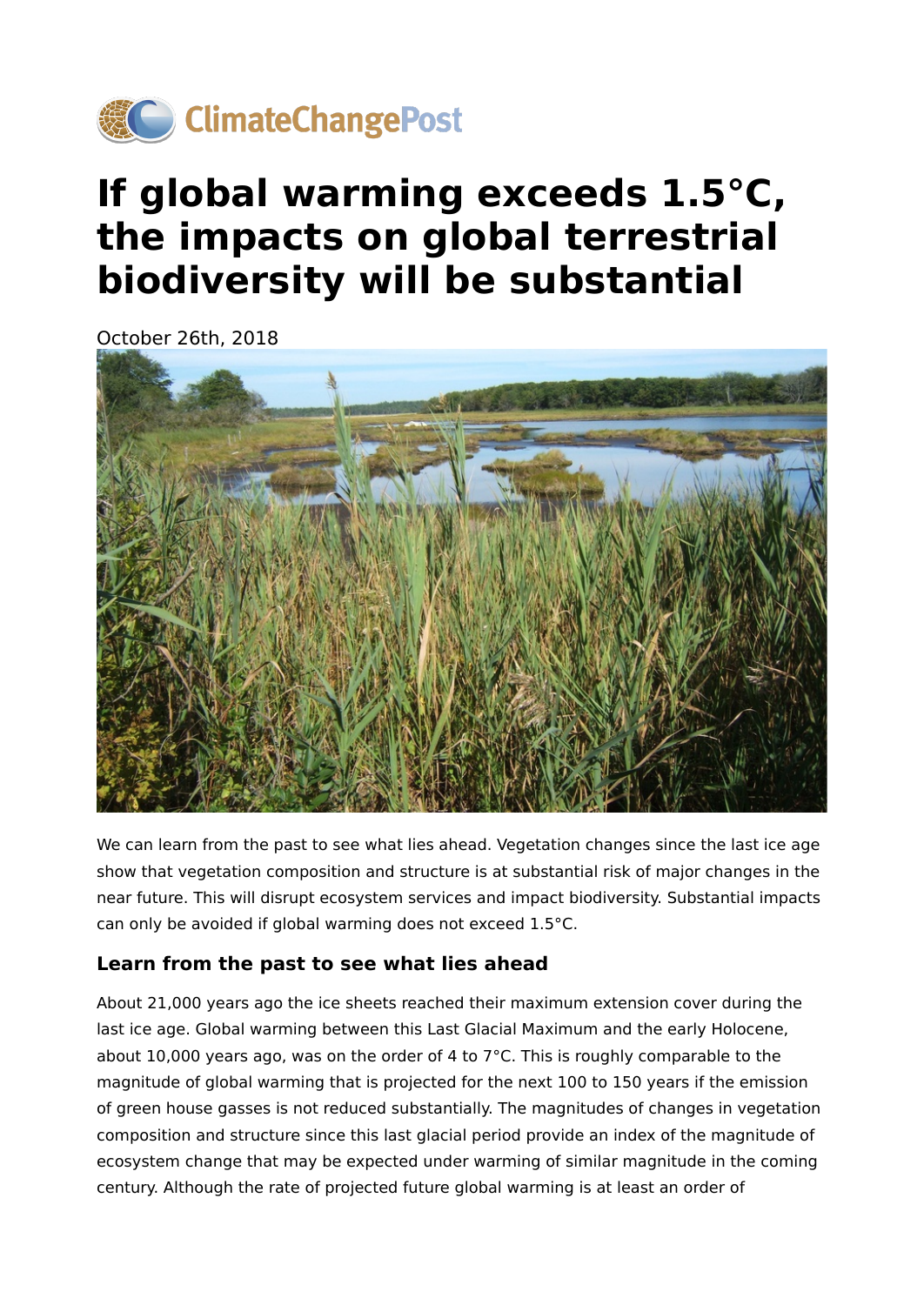magnitude greater than that of the last glacial-to-interglacial transition, a glacial-to-modern comparison provides a conservative estimate of the extent of ecological transformation to which the planet will be committed under future climate scenarios.

Thus, we can learn from the past to see what lies ahead.

### **Highly sensitive to temperature change**

Therefore, 594 published paleoecological records were reviewed to examine compositional and structural changes in terrestrial vegetation since the last glacial period and to project the magnitudes of ecosystem transformations under alternative future emission scenarios. The results indicate that terrestrial ecosystems are highly sensitive to temperature change and suggest that, without major reductions in greenhouse gas emissions, terrestrial ecosystems worldwide are at risk of major transformation, with accompanying disruption of ecosystem services and

impacts on biodiversity.

## **Big chance of large changes in vegetation**

The results indicate that the magnitude of past glacial-to-interglacial warming was large enough to drive changes in vegetation composition that were moderate (27% of investigated sites) to large (71%) at most locations across the globe. Changes in vegetation structure were also moderate (28%) to large (67%). Combining these results with future projections of climate change shows that over most of the globe the probability of large compositional change and of large structural change of the vegetation is less than 45% and less than 30%, respectively, under a low-end scenario of climate change. By contrast, under a high-end scenario, the probabilities of large compositional change and large structural change of the vegetation are both greater than 60%. This high-end scenario projects global warming for a so-called business-as-usually scenario: a scenario in which we do not succeed in reducing our emissions of green house gasses. Under this scenario, the rate of warming will be on the order of 65 times as high as the average warming during the last deglaciation.

#### **Substantial global impacts if warming exceeds 1.5°C**

The analogs of global warming since the last glacial period for on-going and future climate changes are crude. Nevertheless, these results provide concrete evidence that vegetation composition and structure are sensitive to changes in mean annual temperature of the magnitudes forecast for the coming century and that vegetation transformations will become increasingly extensive as temperatures increase. The authors of this study therefore conclude that terrestrial vegetation over the entire planet is at substantial risk of major compositional and structural changes in the absence of markedly reduced emissions of green house gasses. Much of these changes could occur during the 21st century. In fact, observations from around the globe indicate that current climate change may already be driving substantial changes in vegetation composition and structure. Impacts on planetary